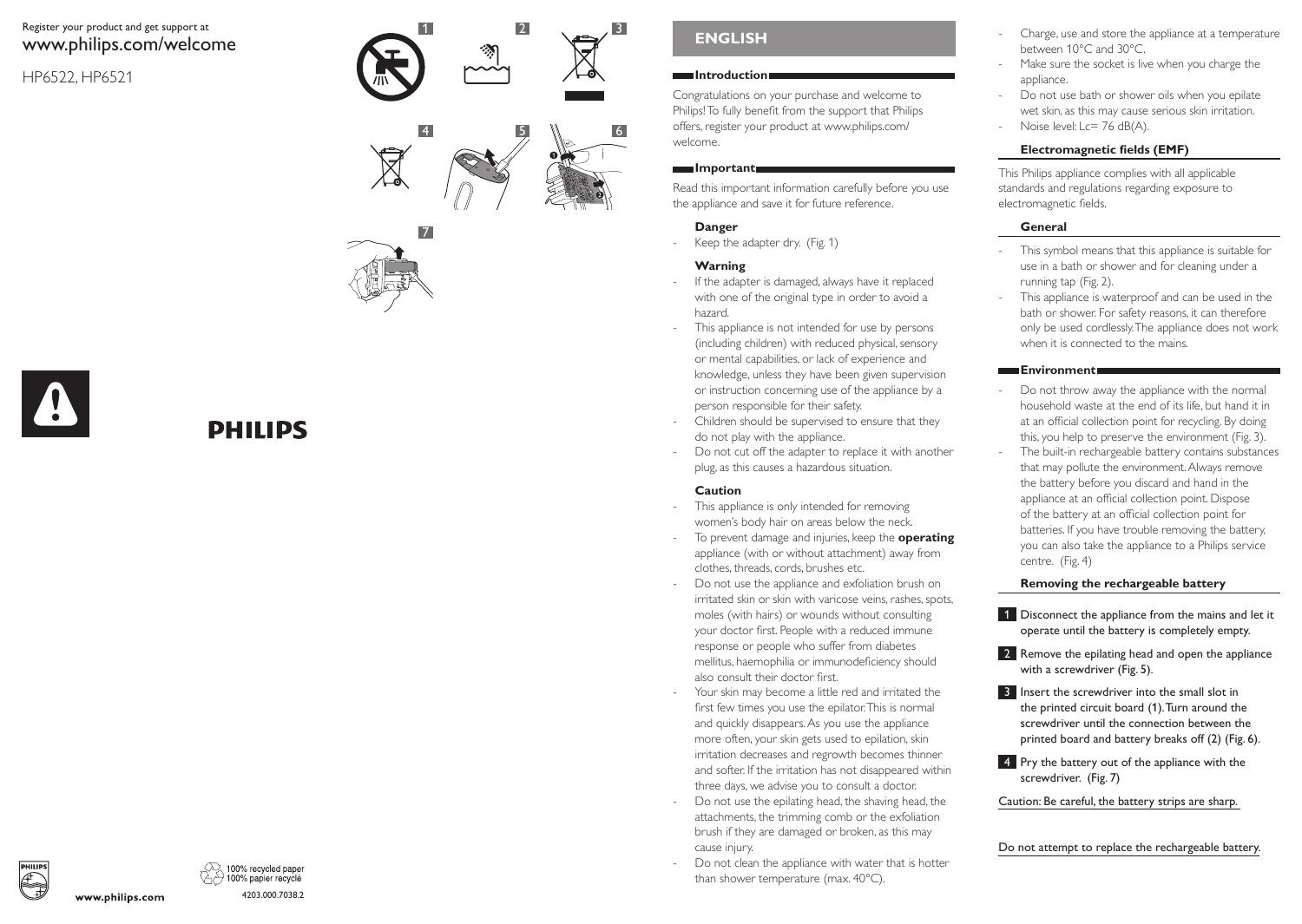#### **Guarantee and support**

If you need information or support, please visit www. philips.com/support or read the separate worldwide guarantee leaflet.

# **Dansk**

#### **Introduktion**

Tillykke med dit køb og velkommen til Philips! For at få fuldt udbytte af den support, Philips tilbyder, skal du registrere dit produkt på www.philips.com/welcome.

#### **Wigtigt**

Læs disse vigtige oplysninger omhyggeligt igennem, inden apparatet tages i brug, og gem dem til eventuel senere brug.

#### **Fare**

Hold adapteren tør. (fig. 1)

#### **Advarsel**

- Hvis adapteren beskadiges, skal den altid udskiftes med en original adapter af samme type for at undgå en farlig situation.
- Dette apparat er ikke beregnet til at blive brugt af personer (herunder børn) med nedsatte fysiske og mentale evner, nedsat følesans eller manglende erfaring og viden, medmindre de er blevet vejledt eller instrueret i apparatets anvendelse af en person, der er ansvarlig for deres sikkerhed.
- Apparatet bør holdes uden for børns rækkevidde for at sikre, at de ikke kan komme til at lege med det.
- Klip ikke adapteren af for at udskifte den med et andet stik, da dette vil føre til farlige situationer.

#### **Forsigtig**

- Dette apparat er kun beregnet til fjernelse af kvinders kropsbehåring fra halsen og nedefter.
- For at undgå skader og uheld skal apparatet (med og uden tilbehør) altid holdes i sikker afstand fra tøj, snore, ledninger, børster o.lign., **når det er tændt**.
- Brug ikke apparatet og eksfolieringsbørsten på irriteret hud eller hud med åreknuder udslæt knopper, modermærker (med hår) eller sår uden at konsultere din læge. Personer med svækket immunforsvar eller personer, der lider af diabetes, hæmofili eller nedsat immunforsvar, skal altid først konsultere lægen.
- Huden bliver måske lidt rød og irriteret de første par gange, epilatoren anvendes. Dette er helt normalt og vil hurtigt forsvinde. Efterhånden som huden vænner sig til behandlingen, bliver den mindre irriteret, og hårene, der gror ud igen, vil være blødere og tyndere. Hvis en eventuel hudirritation ikke er forsvundet efter 3 dage, bør du søge læge.
- Brug ikke epilatorhovedet, shaverhovedet, tilbehøret, trimmekammen eller eksfolieringsbørsten, hvis de er beskadigede eller i stykker, da det kan forårsage personskade.
- Apparatet må ikke rengøres med vand, der er varmere end almindelig brusebadstemperatur (maks.  $40^{\circ}$ C).
- Brug, oplad og opbevar altid apparatet ved en temperatur mellem 10°C og 30°C.
- Kontroller, at der er strøm i stikkontakten, når du oplader apparatet.
- Brug ikke badeolier, når du epilerer våd hud, da dette kan forårsage alvorlig hudirritation.
- Støjniveau: Lc = 76 dB(A).

#### **Elektromagnetiske felter (EMF)**

Dette Philips-apparat overholder alle branchens gældende standarder og regler angående eksponering for elektromagnetiske felter.

#### **Generelt**

- Dette symbol betyder, at apparatet kan bruges i badet eller rengøres under vandhanen (fig. 2).
- Dette apparat er vandtæt og kan bruges i badet eller under bruseren. Af sikkerhedsmæssige årsager kan derfor kun bruges uden ledning. Apparatet fungerer ikke, når det er tilsluttet en stikkontakt.

# **Miljøhensyn**

- Apparatet må ikke smides ud sammen med det almindelige husholdningsaffald, når det til sin tid kasseres. Aflever det i stedet på en kommunal genbrugsstation. På den måde er du med til at beskytte miljøet (fig. 3).
- Det indbyggede genopladelige batteri indeholder substanser, der kan forurene miljøet. Fjern altid batteriet, før du kasserer apparatet og afleverer det på en genbrugsstation. Aflever batteriet på et officielt indsamlingssted for brugte batterier. Kan du ikke få batteriet ud, kan du aflevere apparatet til Philips. (fig. 4)

#### **Udtagning af det genopladelige batteri**

- 1 Tag apparatet ud af stikkontakten, og lad det køre, indtil batteriet er helt tomt.
- 2 Fjern epilatorhovedet, og åbn apparatet med en skruetrækker (fig. 5).
- 3 Sæt skruetrækkeren ind i den lille åbning i printpladen (1). Drej skruetrækkeren, indtil forbindelsen mellem printpladen og batteriet knækkes over (2) (fig. 6).
- 4 Lirk batteriet ud af apparatet med skruetrækkeren.  (fig. 7)

#### Forsigtig: Pas på: Strimlerne på batteriet er skarpe.

### Forsøg ikke at udskifte det genopladelige batteri.

#### **Sikkerhed og support**

Hvis du brug for hjælp eller support, bedes du besøge www.philips.com/support eller læse i den separate folder "World-Wide Guarantee".

# **Deutsch**

#### **Einführung**

Herzlichen Glückwunsch zu Ihrem Kauf und willkommen bei Philips! Um das Kundendienstangebot von Philips vollständig nutzen zu können, sollten Sie Ihr Produkt unter www.philips.com/welcome registrieren.

#### **Wichtig**

Lesen Sie diese wichtigen Informationen vor dem Gebrauch des Geräts aufmerksam durch, und bewahren Sie sie für eine spätere Verwendung auf.

#### **Gefahr**

Halten Sie den Adapter trocken. (Abb. 1)

#### **Warnhinweis**

- Wenn der Adapter defekt oder beschädigt ist, darf er nur durch ein Original-Ersatzteil ausgetauscht werden, um Gefährdungen zu vermeiden.
- Dieses Gerät ist für Benutzer (einschl. Kinder) mit eingeschränkten physischen, sensorischen oder psychischen Fähigkeiten bzw. ohne jegliche Erfahrung oder Vorwissen nur dann geeignet, wenn eine angemessene Aufsicht oder ausführliche Anleitung zur Benutzung des Geräts durch eine verantwortliche Person sichergestellt ist.
- Achten Sie darauf, dass Kinder nicht mit dem Gerät spielen.
- Ersetzen Sie den Adapter keinesfalls durch einen anderen Stecker, da dies den Benutzer gefährden kann.

#### **Achtung**

- Dieses Gerät ist für die Entfernung von weiblichem Körperhaar an Hautpartien unterhalb des Halses vorgesehen:
- Halten Sie das **eingeschaltete** Gerät (mit oder ohne Aufsatz) fern von Kleidung, Fäden, Kabeln, Bürsten usw., um Verletzungen und Beschädigungen zu vermeiden.
- Benutzen Sie das Gerät und die Peeling-Bürste nicht bei Hautreizungen, Krampfadern, Ausschlag, Pickeln, (behaarten) Muttermalen oder Wunden, ohne vorher einen Arzt zu konsultieren. Gleiches gilt für Patienten mit geschwächter Immunabwehr, Diabetes, Hämophilie und Immuninsuffizienz.
- Nach den ersten Anwendungen kann Ihre Haut möglicherweise mit Rötungen oder Reizungen reagieren. Dies ist völlig normal und sollte sich bald legen, sobald Sie sich an das Epilieren gewöhnt haben und die nachwachsenden Haare feiner und weicher werden. Klingt die Hautirritation innerhalb von 3 Tagen nicht wieder ab, sollten Sie Ihren Arzt konsultieren.
- Um Verletzungen zu vermeiden, sollten Sie keinen beschädigten Epilierkopf, Scherkopf, keine beschädigten Aufsätze, keinen beschädigten Kamm und keine beschädigte Peeling-Bürste verwenden.
- Bei der Reinigung des Geräts darf das Wasser nicht wärmer als normales Duschwasser (max. 40 °C) sein.
- Laden, benutzen und verwahren Sie das Gerät bei Temperaturen zwischen 10 °C und 30 °C.
- Prüfen Sie vor dem Aufladen des Geräts, ob die Steckdose kontinuierlich Strom führt.
- Verwenden Sie keine Bade- oder Duschöle, wenn Sie nass epilieren, da dies zu starken Hautreizungen führen kann.
- Geräuschpegel: Lc =  $76$  dB(A)

#### **Elektromagnetische Felder**

Dieses Philips Gerät erfüllt sämtliche Normen und Regelungen bezüglich der Exposition in elektromagnetischen Feldern.

### **Allgemeines**

- Dieses Symbol bedeutet, dass dieses Gerät für den Gebrauch in einer Badewanne oder Dusche und für die Reinigung unter fließendem Wasser geeignet ist (Abb. 2).
- Dieses Gerät ist wasserdicht und kann im Bad oder unter der Dusche verwendet werden. Aus Sicherheitsgründe kann es nur kabellos verwendet werden. Das Gerät funktioniert nicht, wenn es mit der Stromversorgung verbunden ist.

#### **Umwelt**

- Werfen Sie das Gerät am Ende der Lebensdauer nicht in den normalen Hausmüll. Bringen Sie es zum Recycling zu einer offiziellen Sammelstelle. Auf diese Weise helfen Sie, die Umwelt zu schonen (Abb. 3).
- Der integrierte Akku enthält Substanzen, die die Umwelt gefährden können. Entfernen Sie den Akku, bevor Sie das Gerät an einer offiziellen Recyclingstelle abgeben. Geben Sie den gebrauchten Akku bei einer Batteriesammelstelle ab. Falls Sie beim Entfernen des Akkus Probleme haben, können Sie das Gerät auch an ein Philips Service-Center geben. (Abb. 4)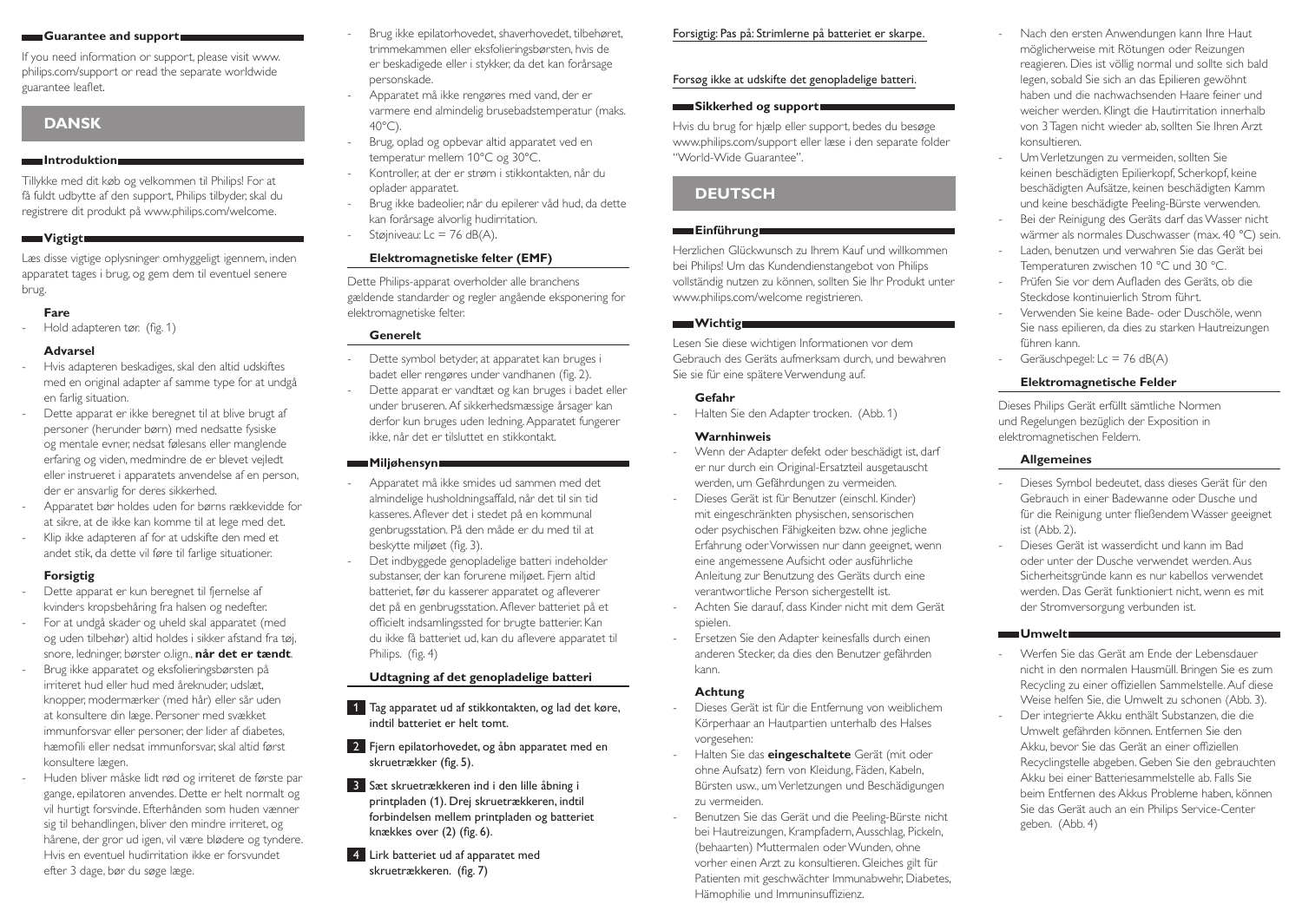#### **Den Akku entfernen**

- 1 Trennen Sie das Gerät vom Stromnetz, und lassen Sie es laufen, bis der Akku ganz leer ist.
- **2** Nehmen Sie den Epilierkopf ab, und öffnen Sie das Gerät mit einem Schraubendreher (Abb. 5).
- **3** Stecken Sie den Schraubendreher in den kleinen Schlitz auf der Platine (1). Drehen Sie den Schraubendreher, bis die Verbindung zwischen der Platine und dem Akku getrennt wird (2) (Abb. 6).
- 4 Hebeln Sie den Akku mit dem Schraubendreher aus dem Gerät. (Abb. 7)

Achtung: Vorsicht: Die Schienen am Akku sind scharf!

### Versuchen Sie nicht, den Akku zu ersetzen.

#### **Garantie und Support**

Für Unterstützung und weitere Informationen besuchen Sie die Philips Website unter www.philips.com/support, oder lesen Sie die internationale Garantieschrift.

# **Ελληνικα**

#### **Εισαγωγή**

Συγχαρητήρια για την αγορά σας και καλωσορίσατε στη Philips! Για να επωφεληθείτε πλήρως από την υποστήριξη που προσφέρει η Philips, δηλώστε το προϊόν σας στη διεύθυνση www.philips.com/welcome.

#### **Σημαντικό**

Διαβάστε αυτές τις σημαντικές πληροφορίες προσεκτικά πριν χρησιμοποιήσετε τη συσκευή και φυλάξτε τις για μελλοντική αναφορά.

#### **Κίνδυνος**

- Διατηρείτε το τροφοδοτικό στεγνό. (Εικ. 1)

#### **Προειδοποίηση**

- Εάν το τροφοδοτικό υποστεί βλάβη, θα πρέπει να αντικατασταθεί μόνο με αυθεντικό προς αποφυγή κινδύνου.
- Αυτή η συσκευή δεν προορίζεται για χρήση από άτομα (συμπεριλαμβανομένων των παιδιών) με περιορισμένες σωματικές, αισθητήριες ή διανοητικές ικανότητες ή από άτομα χωρίς εμπειρία και γνώση, εκτός και εάν την χρησιμοποιούν υπό επιτήρηση ή έχουν λάβει οδηγίες σχετικά με τη χρήση της από άτομο υπεύθυνο για την ασφάλειά τους.
- Τα παιδιά πρέπει να επιβλέπονται, ώστε να μην παίζουν με τη συσκευή.
- Μην αποσπάτε το μετασχηματιστή για να τον αντικαταστήσετε με άλλο βύσμα, καθώς μπορεί να προκληθεί κίνδυνος.

# **Προσοχή**

- Αυτή η συσκευή προορίζεται για αποτρίχωση σε περιοχές του γυναικείου σώματος μόνο κάτω από το λαιμό.
- Για να αποφύγετε βλάβες και τραυματισμούς, όταν η συσκευή βρίσκεται **σε λειτουργία** (με ή χωρίς εξάρτημα), κρατήστε την μακριά από ρούχα, νήματα, καλώδια, βούρτσες κ.λπ.
- Μην χρησιμοποιείτε τη συσκευή και το βουρτσάκι απολέπισης σε ερεθισμένο δέρμα ή σε δέρμα με κιρσούς, εξανθήματα, σπυράκια, κρεατοελιές (με τρίχες) ή πληγές χωρίς να συμβουλευτείτε πρώτα το γιατρό σας. Τα άτομα με μειωμένη ανοσοαπάντηση ή τα άτομα που πάσχουν από σακχαρώδη διαβήτη, αιμοφιλία ή ανοσοεπάρκεια θα πρέπει επίσης να συμβουλεύονται πρώτα το γιατρό τους.
- Το δέρμα σας μπορεί να κοκκινίσει και να ερεθιστεί λίγο τις πρώτες φορές που θα χρησιμοποιήσετε την αποτριχωτική μηχανή. Αυτό το φαινόμενο είναι φυσιολογικό και εξαφανίζεται σύντομα. Με την πιο συχνή χρήση της συσκευής, το δέρμα σας συνηθίζει στην αποτρίχωση, ο ερεθισμός μειώνεται και οι τρίχες ξαναβγαίνουν πιο λεπτές και απαλές. Αν ο ερεθισμός δεν εξαφανιστεί μέσα σε τρεις ημέρες, σας συνιστούμε να ζητήσετε ιατρική συμβουλή.
- Μην χρησιμοποιείτε την αποτριχωτική κεφαλή, την ξυριστική κεφαλή, τα εξαρτήματα, τη χτένα τριμαρίσματος ή το βουρτσάκι απολέπισης αν έχουν καταστραφεί ή σπάσει, καθώς μπορεί να προκληθεί τραυματισμός.
- Μην καθαρίζετε τη συσκευή με νερό του οποίου η θερμοκρασία είναι υψηλότερη από την κατάλληλη για το ντους (μέγ. 40°C).
- Φορτίζετε, χρησιμοποιείτε και αποθηκεύετε τη συσκευή σε θερμοκρασίες μεταξύ 10°C και 30°C.
- Βεβαιωθείτε ότι η πρίζα λειτουργεί κανονικά όταν φορτίζετε τη συσκευή.
- Μην χρησιμοποιείτε έλαια για το μπάνιο όταν κάνετε αποτρίχωση σε βρεγμένο δέρμα, καθώς μπορεί να προκληθεί σοβαρός ερεθισμός του δέρματος. - Επίπεδο θορύβου: Lc = 76 dB (Α).

# **Ηλεκτρομαγνητικά πεδία (EMF)**

Η συγκεκριμένη συσκευή της Philips συμμορφώνεται με όλα τα ισχύοντα πρότυπα και τους κανονισμούς σχετικά με την έκθεση σε ηλεκτρομαγνητικά πεδία.

# **Γενικά**

- Το σύμβολο αυτό σημαίνει ότι η συσκευή αυτή είναι κατάλληλη για χρήση στο μπάνιο ή στο ντους και για καθαρισμό κάτω από τρεχούμενο νερό (Εικ. 2).
- Αυτή η συσκευή είναι αδιάβροχη και μπορεί να χρησιμοποιηθεί στο μπάνιο ή στο ντους. Για λόγους ασφαλείας, μπορεί να χρησιμοποιηθεί μόνο χωρίς καλώδιο. Η συσκευή δεν λειτουργεί όταν είναι συνδεδεμένη στο ρεύμα.

#### **Περιβάλλον**

- Στο τέλος της ζωής της συσκευής μην την πετάξετε μαζί με τα συνηθισμένα απορρίμματα του σπιτιού σας, αλλά παραδώστε την σε ένα επίσημο σημείο συλλογής για ανακύκλωση. Με αυτόν τον τρόπο θα βοηθήσετε στην προστασία του περιβάλλοντος (Εικ. 3).
- Η ενσωματωμένη επαναφορτιζόμενη μπαταρία περιέχει ουσίες που ενδέχεται να μολύνουν το περιβάλλον. Πριν παραδώσετε τη συσκευή σε κάποιο επίσημο σημείο συλλογής ηλεκτρικών απορριμμάτων, αφαιρέστε την μπαταρία. Παραδώστε την μπαταρία σε κάποιο επίσημο σημείο συλλογής μπαταριών. Εάν δεν μπορείτε να αφαιρέσετε την μπαταρία, μπορείτε να παραδώσετε τη συσκευή σε κάποιο κέντρο επισκευών της Philips. (Εικ. 4)

#### **Αφαίρεση της επαναφορτιζόμενης μπαταρίας**

- 1 Αποσυνδέστε τη συσκευή από την πρίζα και αφήστε τη σε λειτουργία μέχρι η μπαταρία να αδειάσει εντελώς.
- 2 Αφαιρέστε την αποτριχωτική κεφαλή και ανοίξτε τη συσκευή με ένα κατσαβίδι (Εικ. 5).
- 3 Εισαγάγετε ένα κατσαβίδι στη μικρή υποδοχή της πλακέτας τυπωμένου κυκλώματος (1). Περιστρέψτε το κατσαβίδι μέχρι να διακοπεί η σύνδεση ανάμεσα στην τυπωμένη πλακέτα και στην μπαταρία (2) (Εικ. 6).
- 4 Αφαιρέστε την μπαταρία από τη συσκευή με τη βοήθεια του κατσαβιδιού.  (Εικ. 7)

Προσοχή: Να είστε προσεκτικοί καθώς οι επαφές της μπαταρίας είναι κοφτερές.

#### Μην επιχειρήσετε να αντικαταστήσετε την επαναφορτιζόμενη μπαταρία.

#### **Εγγύηση και υποστήριξη**

Αν χρειάζεστε πληροφορίες ή υποστήριξη, επισκεφτείτε τη διεύθυνση www.philips.com/support ή διαβάστε το ξεχωριστό φυλλάδιο της διεθνούς εγγύησης.

# **Español**

#### **Introducción**

Enhorabuena por la compra de este producto y bienvenido a Philips. Para sacar el mayor partido de la asistencia que Philips le ofrece, registre su producto en www.philips.com/welcome.

#### **Importante**

Antes de usar el aparato, lea atentamente esta información importante y consérvela por si necesitara consultarla en el futuro.

#### **Peligro**

Mantenga el adaptador seco. (fig. 1)

# **Advertencia**

- Si el adaptador está dañado, sustitúyalo siempre por otro del modelo original para evitar situaciones de peligro.
- Este aparato no debe ser usado por personas (adultos o niños) con su capacidad física, psíquica o sensorial reducida, ni por quienes no tengan los conocimientos y la experiencia necesarios, a menos que sean supervisados o instruidos acerca del uso del aparato por una persona responsable de su seguridad.
- Asegúrese de que los niños no jueguen con este aparato.
- No corte el adaptador para sustituirlo por otra clavija, ya que podría provocar situaciones de peligro.

# **Precaución**

- Este aparato solo está diseñado para eliminar el vello corporal de las mujeres, no el facial, en las zonas por debajo del cuello.
- Cuando el aparato esté **en funcionamiento** (con o sin accesorios), manténgalo alejado del pelo de ropas, hilos, cables, cepillos, etc., con el fin de evitar accidentes y deterioros.
- No utilice el aparato ni el cepillo exfoliante sobre piel irritada o con venas varicosas, erupciones, manchas, lunares (con pelos) o heridas sin consultar antes a su médico. Las personas con una respuesta inmunológica reducida o personas que padezcan diabetes mellitus, hemofilia o inmunodeficiencia, también deben consultar antes a su médico.
- Las primeras veces que utilice la depiladora la piel puede enrojecerse e irritarse un poco. Esto es normal y desaparecerá pronto. A medida que vaya utilizando el aparato más a menudo, la piel se irá a acostumbrando a la depilación, la irritación disminuirá y el vello que salga de nuevo será cada vez más fino y suave. Si la irritación no desaparece al cabo de tres días, le recomendamos que consulte a su médico.
- No utilice el cabezal depilador, el cabezal de afeitado, los accesorios, el peine-guía ni el cepillo exfoliante si están dañados o rotos, ya que podría ocasionarle lesiones.
- No limpie el aparato con agua a una temperatura superior a la de la ducha (máximo 40 °C).
- Cargue, utilice y guarde el aparato a una temperatura entre 10 °C y 30 °C.
- Asegúrese de que el enchufe tenga corriente cuando cargue el aparato.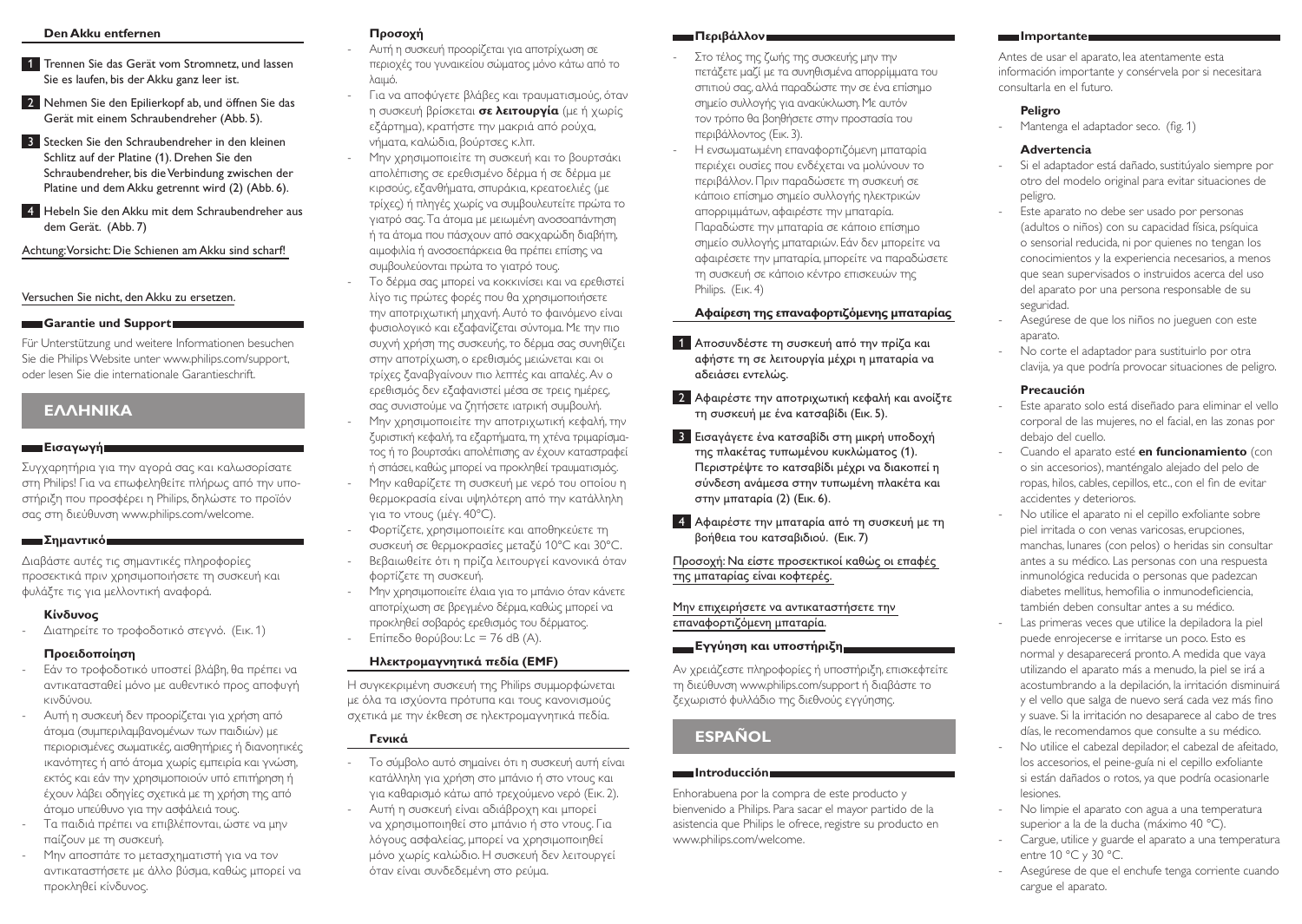- No utilice aceites de baño o ducha cuando se depile con la piel húmeda, ya que esto puede causar irritaciones de piel graves.
- Nivel de ruido:  $Lc = 76$  dB  $(A)$ .

### **Campos electromagnéticos (CEM)**

Este aparato de Philips cumple los estándares y las normativas aplicables sobre exposición a campos electromagnéticos.

#### **General**

- Este símbolo significa que este aparato es adecuado para su uso en una bañera o ducha y se puede limpiar bajo el grifo (fig. 2).
- Este aparato es resistente al agua y se puede utilizar en la bañera o la ducha. Por lo tanto, por motivos de seguridad solo funciona sin cable. El aparato no funciona cuando está conectado a la red eléctrica.

#### **Medio ambiente**

- Al final de su vida útil, no tire el aparato junto con la basura normal del hogar. Llévelo a un punto de recogida oficial para su reciclado. De esta manera ayudará a conservar el medio ambiente (fig. 3).
- La batería recargable incorporada contiene sustancias que pueden contaminar el medio ambiente. Extraiga siempre la batería antes de deshacerse del aparato o de llevarlo a un punto de recogida oficial. Deposite la batería en un punto de recogida oficial. Si no puede quitarla, puede llevar el aparato a un servicio de asistencia técnica de Philips. (fig. 4)

#### **Cómo extraer la batería recargable**

- 1 Desconecte el aparato de la red eléctrica y déjelo funcionar hasta que la batería esté completamente descargada.
- 2 Retire el cabezal depilador y abra el aparato con un destornillador (fig. 5).
- 3 Introduzca el destornillador en la pequeña ranura del circuito impreso (1). Gire el destornillador hasta que la conexión entre el circuito impreso y la batería se rompa (2) (fig. 6).
- 4 Separe la batería del aparato con el destornillador.  (fig. 7)

Precaución: Tenga cuidado con las tiras de la batería ya que están afiladas.

#### No intente sustituir la batería recargable.

#### **Garantía y asistencia**

Si necesita asistencia o información, visite www.philips.com/ support o lea el folleto de garantía mundial independiente.

# **Suomi**

# **Johdanto**

Onnittelut ostoksestasi ja tervetuloa Philips-tuotteiden käyttäjäksi! Hyödynnä Philipsin tuki ja rekisteröi tuotteesi osoitteessa www.philips.com/welcome.

# **Tärkeää**

Lue nämä tärkeät tiedot huolellisesti ennen laitteen ensimmäistä käyttökertaa ja säilytä se vastaisen varalle.

### **Vaara**

- Suojaa latauslaite kosteudelta. (Kuva 1)

### **Varoitus**

- Jos latauslaite on vaurioitunut, vaihda vaaratilanteiden välttämiseksi tilalle aina alkuperäisen tyyppinen latauslaite.
- Laitetta ei ole tarkoitettu lasten tai sellaisten henkilöiden käyttöön, joiden fyysinen tai henkinen toimintakyky on rajoittunut tai joilla ei ole kokemusta tai tietoa laitteen käytöstä, muuten kuin heidän turvallisuudestaan vastaavan henkilön valvonnassa ja ohjauksessa.
- Pienten lasten ei saa antaa leikkiä laitteella.
- Älä katkaise verkkolaitteen johtoa ja vaihda siihen toista pistoketta, koska se aiheuttaa vaaratilanteen.

### **Varoitus**

- Tämä laite on tarkoitettu naisten ihokarvoien poistamiseen kaulan alapuolisilta alueilta.
- Älä pidä **käynnissä olevaa** laitetta (lisäosa kiinnitettynä tai irrotettuna) esimerkiksi vaatteiden, lankojen, johtojen tai harjojen lähellä, ettet loukkaa itseäsi tai aiheuta vahinkoa.
- Älä käytä laitetta ja kuorintaharjaa, jos iho on ärtynyt tai jos ihossa on suonikohjuja, näppylöitä, luomia (joissa on ihokarvoja) tai haavoja, ennen kuin olet kysynyt asiaa lääkäriltä. Myös henkilöiden, joiden vastustuskyky on alentunut, diabeetikoiden ja verenvuototautia tai immuunikatoa sairastavien on ensin kysyttävä neuvoa lääkäriltä.
- Iho saattaa hieman aristaa tai punoittaa muutaman ensimmäisen ihokarvojen poistokerran jälkeen. Tämä on normaali ilmiö ja häviää nopeasti. Kun laitetta käytetään useammin, iho tottuu ihokarvojen poistoon, ihon ärsytys vähenee ja takaisin kasvavat ihokarvat muuttuvat pehmeämmiksi ja ohuemmiksi. Jos ihon ärsytys ei häviä kolmessa vuorokaudessa, ota yhteys lääkäriin.
- Älä käytä vahingoittunutta tai rikkoutunutta epilointipäätä, ajopäätä, lisäosia, ohjauskampaa tai kuorintaharjaa, koska laitteen käyttö saattaa tällöin aiheuttaa vammoja.
	- Puhdista laite korkeintaan suihkulämpimällä vedellä (enintään 40 °C).
- Lataa, käytä ja säilytä laitetta 10 30 °C:n lämpötilassa.
- Varmista, että pistorasiaan tulee virtaa, kun lataat laitetta.
- Älä käytä kylpy- tai suihkuöljyjä, kun epiloit kosteissa tiloissa. Iho voi muuten ärtyä.
- Käyntiääni: Lc = 76 dB (A)

# **Sähkömagneettiset kentät (EMF)**

Tämä Philips-laite vastaa kaikkia sähkömagneettisia kenttiä (EMF) koskevia standardeja ja säännöksiä.

#### **Yleistä**

- Tämä kuvake tarkoittaa, että laitetta voi käyttää kylvyssä tai suihkussa ja että sen voi puhdistaa juoksevalla vedellä (Kuva 2).
- Laite on vedenkestävä ja sitä voidaan käyttää suihkussa tai kylpyammeessa. Turvallisuussyistä laitetta voi käyttää vain johdottomasti. Laite ei toimi, jos se on liitetty verkkovirtaan.

#### **Ympäristöasiaa**

- Älä hävitä vanhoja laitteita tavallisen talousjätteen mukana, vaan toimita ne valtuutettuun kierrätyspisteeseen. Näin autat vähentämään ympäristölle aiheutuvia haittavaikutuksia (Kuva 3).
- Kiinteissä akuissa on saastuttavia aineita. Poista akut aina ennen laitteen hävittämistä ja vie laite valtuutettuun kierrätyspisteeseen. Vie akut valtuutettuun akkujen kierrätyspisteeseen. Jos akkujen poistaminen on hankalaa, voit viedä laitteen Philipsin valtuuttamaan huoltoliikkeeseen. (Kuva 4)

# **Akun poistaminen**

- 1 Irrota laite verkkovirrasta ja anna sen käydä, kunnes akku on täysin tyhjä.
- 2 Irrota epilointipää ja avaa laite ruuvitaltalla (Kuva 5).
- 3 Työnnä ruuvimeisseli piirilevyssä olevaan pieneen rakoon (1). Kierrä ruuvimeisseliä, kunnes piirilevy ja akku irtoavat toisistaan (2) (Kuva 6).
- 4 Väännä akku irti laitteesta ruuvimeisselillä. (Kuva 7)

Varoitus: Ole varovainen, sillä akun metalliliuskat ovat teräviä.

# Älä yritä vaihtaa akkuja.

# **Takuu ja tuki**

 Jos haluat tukea tai lisätietoja, käy Philipsin verkkosivuilla osoitteessa www.philips.com/support tai lue erillinen kansainvälinen takuulehtinen.

# **Français**

#### **Introduction**

Félicitations pour votre achat et bienvenue dans l'univers Philips ! Pour profiter pleinement de l'assistance Philips, enregistrez votre produit sur le site à l'adresse suivante : www.philips.com/welcome.

#### **Important**

Lisez attentivement ces informations importantes avant d'utiliser l'appareil et conservez-les pour un usage ultérieur.

#### **Danger**

Gardez l'adaptateur au sec. (fig. 1)

#### **Avertissement**

- Si l'adaptateur secteur est endommagé, il doit toujours être remplacé par un adaptateur secteur de même type pour éviter tout accident.
- Cet appareil n'est pas destiné à être utilisé par des personnes (notamment des enfants) dont les capacités physiques, sensorielles ou intellectuelles sont réduites, ou par des personnes manquant d'expérience ou de connaissances, à moins que celles-ci ne soient sous surveillance ou qu'elles n'aient reçu des instructions quant à l'utilisation de l'appareil par une personne responsable de leur sécurité.
- Veillez à ce que les enfants ne puissent pas jouer avec l'appareil.
- N'essayez pas de remplacer la fiche de l'adaptateur afin d'éviter tout accident.

#### **Attention**

- Cet appareil est concu uniquement pour l'élimination des poils féminins des zones situées en dessous du cou.
- Pour prévenir tout dommage ou blessure, évitez de faire **fonctionner** l'appareil (avec ou sans accessoire) à proximité de vêtements, fils, câbles, brosses, etc.
- N'utilisez pas l'appareil et la brosse exfoliante sans avoir consulté votre médecin si votre peau est irritée ou sur une peau présentant des varices, rougeurs, boutons, grains de beauté (avec pilosité) ou des blessures. Les mêmes recommandations s'appliquent aux personnes ayant une immunité réduite ou souffrant de diabète, d'hémophilie ou d'immunodéficience.
- Lors des premières utilisations, il est possible que la peau rougisse ou s'irrite légèrement. Il s'agit d'une réaction normale qui disparaîtra rapidement. La gêne ressentie au début diminuera progressivement à chaque utilisation. Au fur et à mesure, votre peau s'habituera et les poils repousseront plus fins.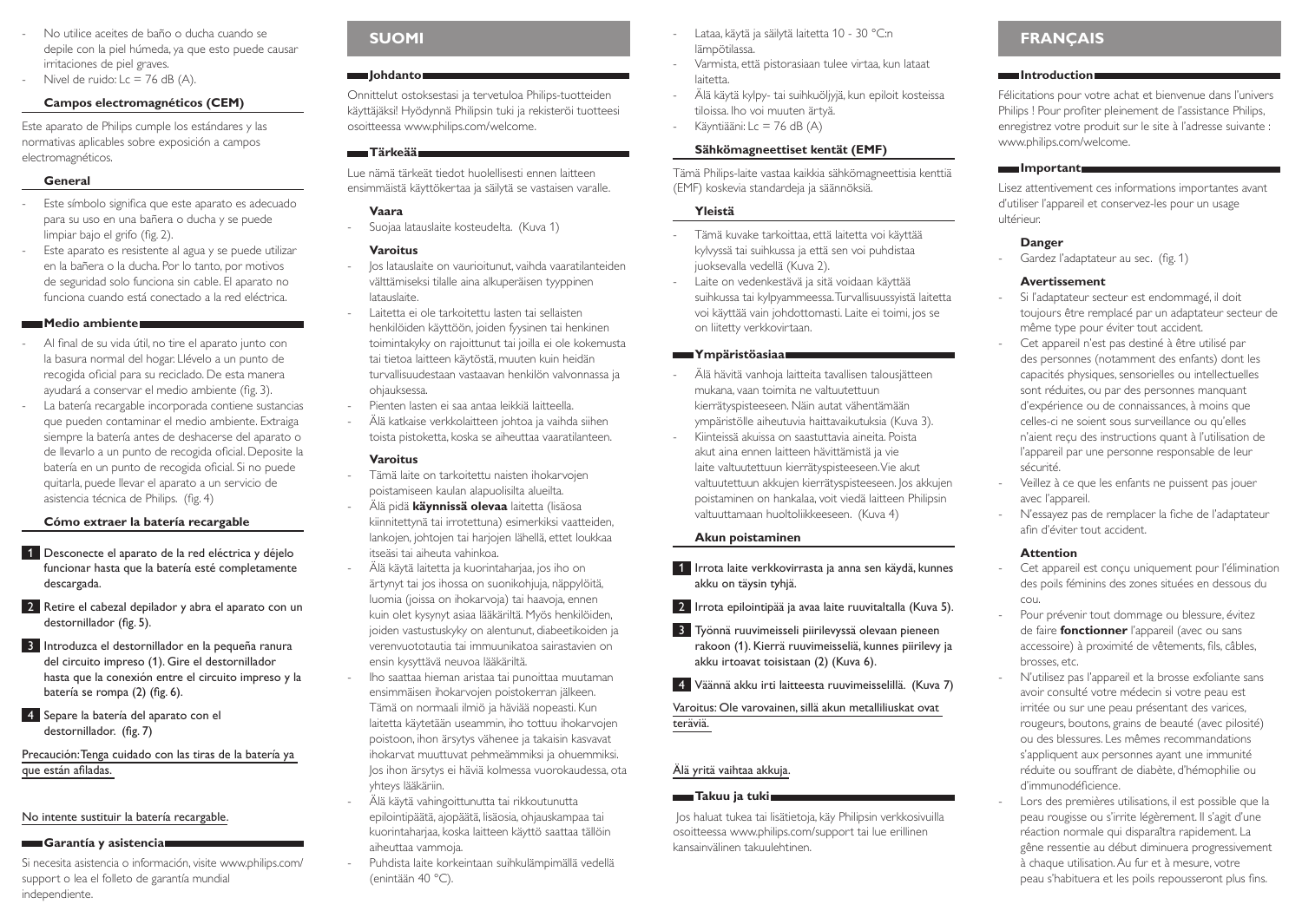Cependant, si l'irritation persiste au-delà de trois jours, consultez votre médecin.

- Afin d'éviter un accident, n'utilisez pas la tête d'épilation, la tête de rasage, les accessoires, le sabot et la brosse exfoliante s'ils sont endommagés ou cassés.
- Lorsque vous nettoyez l'appareil, la température de l'eau ne doit pas dépasser celle de l'eau de votre douche (max. 40 °C).
- Utilisez, chargez et conservez l'appareil à une température comprise entre 10 °C et 30 °C.
- Vérifiez que la prise est bien alimentée lorsque vous chargez l'appareil.
- N'utilisez pas d'huiles de bain ou de douche en cas d'épilation sur peau humide, car cela pourrait entraîner une irritation de la peau.
- Niveau sonore :  $Lc = 76$  dB(A).

#### **Champs électromagnétiques (CEM)**

Cet appareil Philips est conforme à toutes les normes et à tous les règlements applicables relatifs à l'exposition aux champs électromagnétiques.

#### **Général**

- Ce symbole signifie que cet appareil convient à une utilisation sous la douche ou dans le bain et peut être nettoyé sous l'eau du robinet (fig. 2).
- Cet appareil est étanche et peut être utilisé dans le bain ou sous la douche. Pour des raisons de sécurité, il est uniquement prévu pour une utilisation sans fil. L'appareil ne fonctionne pas lorsqu'il est branché sur le secteur.

#### **Environnement**

- Lorsqu'il ne fonctionnera plus, ne jetez pas l'appareil avec les ordures ménagères, mais déposez-le à un endroit assigné à cet effet, où il pourra être recyclé. Vous contribuerez ainsi à la protection de l'environnement (fig. 3).
- La batterie rechargeable intégrée contient des substances polluantes pour l'environnement. Veillez à toujours retirer la batterie avant de mettre l'appareil au rebut ou de le déposer à un endroit assigné à cet effet. Déposez la batterie usagée à un endroit assigné à cet effet. Si vous n'arrivez pas à retirer la batterie, vous pouvez apporter l'appareil dans un Centre Service Agréé Philips. (fig. 4)

#### **Retrait de la batterie rechargeable**

- 1 Débranchez l'appareil de la prise secteur et laissez-le fonctionner jusqu'à ce que la batterie soit complètement vide.
- 2 Retirez la tête d'épilation et ouvrez l'appareil avec un tournevis (fig. 5).
- 3 Insérez le tournevis dans la fente du circuit imprimé (1). Faites tourner le tournevis jusqu' à ce que la connexion entre le circuit imprimé et la batterie se rompe (2) (fig. 6).
- 4 Sortez la batterie de l'appareil à l'aide du tournevis.  (fig. 7)

Attention : Soyez prudent car les languettes des batteries sont coupantes.

#### Ne tentez pas de remplacer la batterie rechargeable.

#### **Garantie et assistance**

Si vous avez besoin d'une assistance ou d'informations supplémentaires, consultez le site Web www.philips.com/ support ou lisez le dépliant séparé sur la garantie internationale.

# **Italiano**

#### **Introduzione**

Congratulazioni per l'acquisto e benvenuti in Philips! Per trarre il massimo vantaggio dall'assistenza Philips, registrate il vostro prodotto su www.philips.com/ welcome.

#### **Importante**

Prima di utilizzare l'apparecchio, leggete attentamente queste informazioni importanti e conservatele per eventuali riferimenti futuri.

#### **Pericolo**

Mantenete sempre asciutto l'adattatore. (fig. 1)

#### **Avviso**

- Nel caso in cui l'adattatore fosse danneggiato, dovrà essere sostituito esclusivamente con un adattatore originale al fine di evitare situazioni pericolose.
- L'apparecchio non è destinato a persone (inclusi bambini) con capacità mentali, fisiche o sensoriali ridotte, fatti salvi i casi in cui tali persone abbiano ricevuto assistenza o formazione per l'uso dell'apparecchio da una persona responsabile della loro sicurezza.
- Adottate le dovute precauzioni per evitare che i bambini giochino con l'apparecchio.
- Non tagliate l'adattatore per sostituirlo con un'altra spina onde evitare situazioni pericolose.

#### **Attenzione**

- Questo apparecchio è adatto solo alla rimozione dei peli corporei delle donne nelle zone al di sotto della nuca.
- Al fine di evitare danni o lesioni, tenete l'apparecchio **in funzione** (con o senza accessori) lontano da vestiti, fili, cavi, spazzole eccetera.
- Non utilizzate l'apparecchio e la spazzola esfoliante su pelle irritata o in caso di vene varicose, eruzioni cutanee, foruncoli, nei (con peli), ferite o escoriazioni senza previo consulto medico. In caso di risposta immunitaria ridotta, nei pazienti affetti da diabete mellito, emofilia o immunodeficienza, è consigliabile chiedere il parere del medico.
- Le prime volte che usate l'epilatore, la pelle potrebbe arrossarsi o irritarsi leggermente. Si tratta di un fenomeno del tutto normale e destinato a scomparire rapidamente, non appena la pelle si sarà abituata all'epilazione e i peli saranno più sottili e morbidi. Qualora l'irritazione persista per più di tre giorni, consultate il medico.
- Per ridurre il rischio di eventuali ferite, non utilizzate la testina epilatoria, la testina di rasatura, gli accessori, il pettine regola altezza o la spazzola esfoliante se risultano danneggiati o rotti.
- Non pulite l'apparecchio con acqua troppo calda (massimo 40 °C).
- Caricate, utilizzate e riponete l'apparecchio a una temperatura compresa tra 10° C e 30° C.
- Controllate che la presa di corrente funzioni durante la ricarica dell'apparecchio.
- Non usate oli da bagno o doccia durante l'epilazione su pelle bagnata per evitare gravi irritazioni alla pelle.
- Livello acustico: Lc = 76 dB(A)

#### **Campi elettromagnetici (EMF)**

Questo apparecchio Philips è conforme a tutti gli standard e alle norme relativi all'esposizione ai campi elettromagnetici.

#### **Indicazioni generali**

- Questo simbolo indica che l'apparecchio può essere utilizzato nella vasca da bagno o nella doccia e può essere pulito sotto l'acqua corrente (fig. 2).
- Questo apparecchio è impermeabile e può essere usato nel bagno o nella doccia. Per ragioni di sicurezza, può essere usato solo senza fili. L'apparecchio non funziona quando è collegato all'alimentazione.

#### **Tutela dell'ambiente**

- Per contribuire alla tutela dell'ambiente, non gettate l'apparecchio tra i rifiuti domestici quando non viene più utilizzato, ma consegnatelo a un centro di raccolta ufficiale (fig. 3).
- La batteria ricaricabile integrata contiene sostanze che possono inquinare l'ambiente. Rimuovete sempre la batteria prima dello smaltimento e consegnate l'apparecchio a un centro di raccolta ufficiale. Smaltite le batterie in un apposito centro di raccolta. In caso di difficoltà durante la rimozione della batteria, consegnate l'apparecchio a un centro di assistenza Philips. (fig. 4)

#### **Rimozione della batteria ricaricabile**

- 1 Scollegate l'apparecchio dall'alimentazione e lasciatelo in funzione fino a che la batteria non si esaurisce completamente.
- 2 Rimuovete la testina epilatoria e aprite l'apparecchio con un cacciavite (fig. 5).
- 3 Infilate il cacciavite nella piccola fessura della scheda a circuito stampato (1). Girate il cacciavite fino a che il collegamento tra la scheda a circuito stampato a la batteria non si rompe (2) (fig. 6).
- 4 Estraete la batteria dall'apparecchio con il cacciavite.  (fig. 7)

Attenzione: Attenzione: le estremità delle batterie sono molto affilate!

#### Non tentate di sostituire la batteria ricaricabile.

#### **Garanzia e assistenza**

 Per assistenza o informazioni, visitate il sito Web all'indirizzo www.philips.com/support oppure leggete l'opuscolo della garanzia internazionale.

# **Nederlands**

#### **Introductie**

Gefeliciteerd met uw aankoop en welkom bij Philips! Als u volledig wilt profiteren van de ondersteuning die Philips biedt, registreer uw product dan op www.philips.com/ welcome.

#### **Belangrijk**

Lees deze belangrijke informatie zorgvuldig door voordat u het apparaat gaat gebruiken. Bewaar het boekje om het indien nodig later te kunnen raadplegen.

#### **Gevaar**

Houd de adapter droog. (fig. 1)

#### **Waarschuwing**

- Als de adapter beschadigd is, moet u deze altijd laten vervangen door een adapter van het oorspronkelijke type om gevaar te voorkomen.
- Dit apparaat is niet bedoeld voor gebruik door personen (waaronder kinderen) met verminderde lichamelijke, zintuiglijke of geestelijke vermogens, of die gebrek aan ervaring of kennis hebben, tenzij iemand die verantwoordelijk is voor hun veiligheid toezicht op hen houdt of hun heeft uitgelegd hoe het apparaat dient te worden gebruikt.
- Houd toezicht op jonge kinderen om te voorkomen dat ze met het apparaat gaan spelen.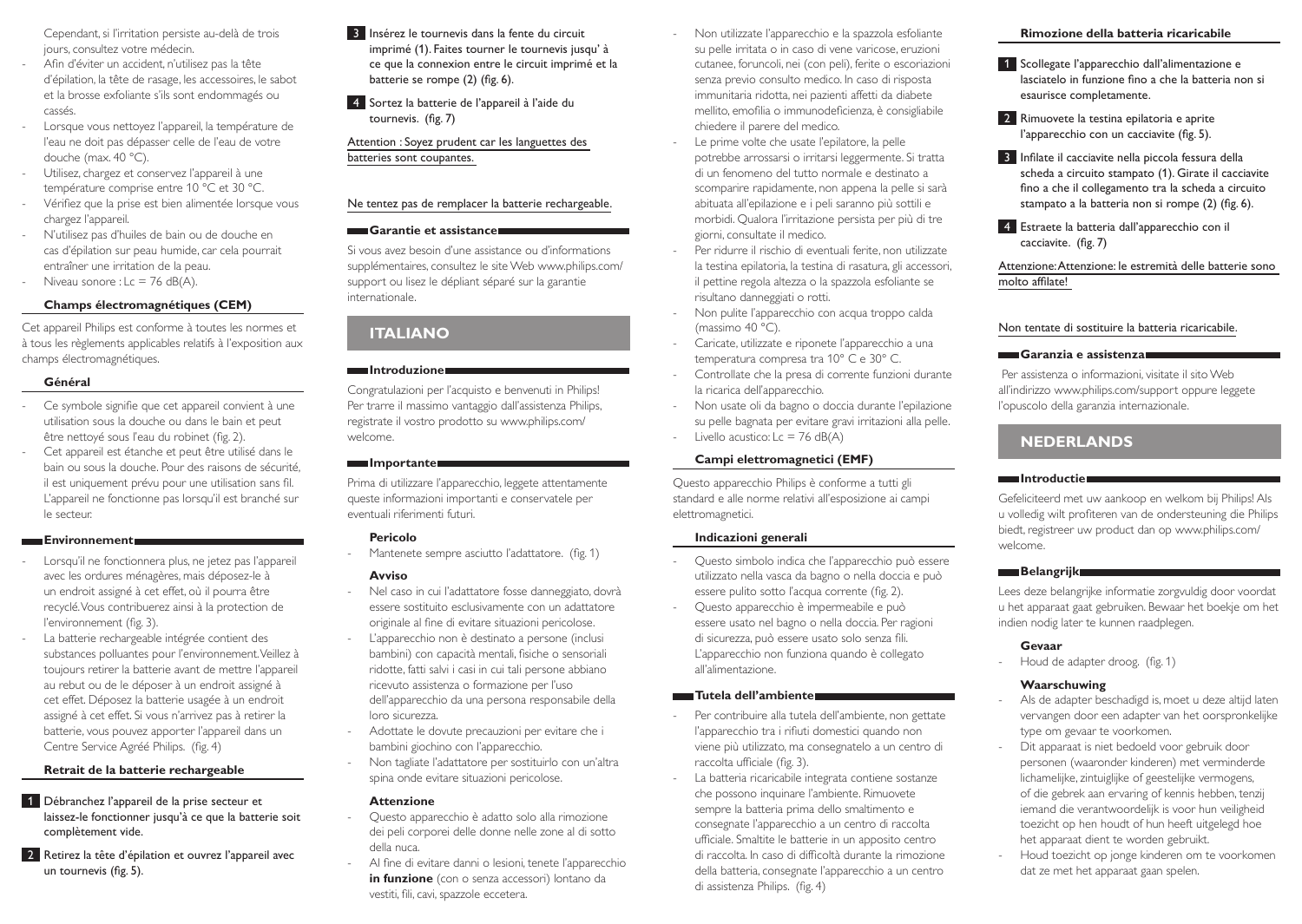Knip de adapter niet af om deze te vervangen door een andere stekker, omdat dit een gevaarlijke situatie oplevert.

#### **Let op**

- Dit apparaat is alleen bedoeld voor het verwijderen van lichaamsharen onder de halslijn bij vrouwen.
- Houd het **ingeschakelde** apparaat (met of zonder opzetstuk) uit de buurt van kleding, draden, snoeren, borstels enz. om lichamelijk letsel of beschadiging te voorkomen.
- Gebruik het apparaat en het scrubborsteltje niet zonder eerst uw huisarts te raadplegen indien de te epileren huid geïrriteerd is of wanneer er zich spataderen, uitslag, puistjes, moedervlekken (met haren) of wondjes op bevinden. Raadpleeg ook eerst uw huisarts wanneer uw weerstand verminderd is of wanneer u aan suikerziekte, hemofilie of immunodeficiëntie lijdt.
- Uw huid kan de eerste paar keer dat u dit apparaat gebruikt wat rood en geïrriteerd raken. Dit is normaal en verdwijnt snel. Naarmate u het apparaat vaker gebruikt, raakt uw huid gewend aan het epileren, vermindert de huidirritatie en groeien de haren dunner en zachter terug. Als de huidirritatie na drie dagen nog niet is verdwenen, adviseren we u een arts te raadplegen.
- Gebruik het epileerhoofd, het scheerhoofd, de hulpstukken, de trimkam of het scrubborsteltje niet als deze beschadigd of kapot zijn, omdat dit verwondingen kan veroorzaken.
- Spoel het apparaat niet af met water dat heter is dan douchetemperatuur (max. 40°C).
- Laad het apparaat op, gebruik het en bewaar het bij een temperatuur tussen 10°C en 30°C.
- Controleer of het stopcontact werkt wanneer u het apparaat oplaadt.
- Gebruik geen bad- of douche-olie als u op een natte huid epileert, want dit kan ernstige huidirritaties veroorzaken.
- Geluidsniveau: Lc = 76 dB(A).

#### **Elektromagnetische velden (EMV)**

Dit Philips-apparaat voldoet aan alle toepasbare richtlijnen en voorschriften met betrekking tot blootstelling aan elektromagnetische velden.

#### **Algemeen**

- Dit symbool betekent dat dit apparaat geschikt is voor gebruik in een bad of douche en kan worden gereinigd onder stromend water (fig. 2).
- Dit apparaat is waterdicht en kan in bad of onder de douche worden gebruikt. Om veiligheidsredenen kan het daarom alleen snoerloos worden gebruikt. Het apparaat werkt niet als de stekker in het stopcontact zit.
- Gooi het apparaat aan het einde van zijn levensduur niet weg met het normale huisvuil, maar lever het in op een door de overheid aangewezen inzamelpunt om het te laten recyclen. Op die manier levert u een bijdrage aan een schonere leefomgeving (fig. 3).
- De ingebouwde accu bevat stoffen die schadelijk kunnen zijn voor het milieu. Verwijder altijd de accu voordat u het apparaat inlevert bij een officieel inzamelpunt. Lever de accu in bij een officieel inzamelpunt voor batterijen. Als u moeite hebt met het verwijderen van de accu kunt u het apparaat ook naar een Philips-servicecentrum brengen. (fig. 4)

#### **De accu verwijderen**

**Milieu**

- 1 Haal de stekker uit het stopcontact en gebruik het apparaat tot de accu leeg is.
- 2 Verwijder het epileerhoofd en open het apparaat met een schroevendraaier (fig. 5).
- 3 Plaats de schroevendraaier in de kleine gleuf in de printplaat (1). Draai de schroevendraaier tot de verbinding tussen de printplaat en de accu afbreekt (2) (fig. 6).
- 4 Wrik de accu uit het apparaat met de schroevendraaier.  (fig. 7)

#### Let op: Pas op, de accustrips zijn scherp.

#### Probeer de accu niet te vervangen.

#### **Garantie en ondersteuning**

Als u informatie of ondersteuning nodig hebt, bezoek dan www.philips.com/support of lees het 'worldwide guarantee'-vouwblad.

# **Norsk**

#### **Innledning**

Gratulerer med kjøpet og velkommen til Philips! Du får best mulig nytte av støtten som Philips tilbyr, hvis du registrerer produktet ditt på www.philips.com/welcome.

#### **Viktig**

Les denne viktige informasjonen nøye før du bruker apparatet, og ta vare på den for senere referanse.

#### **Fare**

Hold adapteren tørr. (fig. 1)

#### **Advarsel**

- Hvis adapteren er skadet, må du alltid sørge for å bytte den ut med en av original type for å unngå at det oppstår farlige situasjoner.

- Dette apparatet er ikke tiltenkt bruk av personer (inkludert barn) som har nedsatt sanseevne eller fysisk eller psykisk funksjonsevne, eller personer som ikke har erfaring eller kunnskap, unntatt hvis de får tilsyn eller instruksjoner om bruk av apparatet av en person som er ansvarlig for sikkerheten.
- Pass på at barn er under tilsyn, slik at de ikke leker med apparatet.
- Ikke skjær av adapteren for å erstatte den med et annet støpsel, da kan det oppstå en farlig situasjon.

#### **Forsiktig**

- Dette apparatet skal kun brukes til å fjerne kvinnens kroppshår på områder under halsen.
- Hold apparatet (med eller uten tilbehør) unna klær, tråder, ledninger, børster o.l. når det er **påslått**, slik at det ikke oppstår skader.
- Ikke bruk apparatet og peelingbørsten på irritert hud eller hud med åreknuter, utslett, kviser, føflekker (med hår) eller sår uten å henvende deg til lege først. Personer med redusert immunforsvar eller som lider av sukkersyke, blødersykdom eller immundefekt, bør også henvende seg til legen sin før de bruker apparatet.
- Huden kan bli litt rød og irritert de første gangene du bruker epilatoren. Dette er normalt og forsvinner raskt. Etter hvert som du bruker apparatet, venner huden seg til epileringen, irritasjonen avtar, og etterveksten blir tynnere og mykere. Hvis irritasjonen ikke blir borte innen tre dager, anbefaler vi at du kontakter lege.
- Ikke bruk epileringshodet, skjærehodet, tilbehøret, trimmekammen eller peelingbørsten hvis de er skadd eller ødelagte, da dette kan forårsake skade.
- Apparatet skal ikke rengjøres i vann som er varmere enn dusjtemperatur (maks. 40 °C).
- Lad opp, bruk og oppbevar apparatet ved en temperatur på mellom 10 og 30 °C.
- Kontroller at kontakten er strømførende når du lader apparatet.
- Ikke bruk bade- eller dusjoljer når du epilerer våt hud, da dette kan forårsake alvorlig irritasjon på huden.

# Støynivå: Lc = 76 dB(A).

# **Elektromagnetiske felt (EMF)**

Dette Philipsapparatet overholder alle aktuelle standarder og forskrifter for eksponering for elektromagnetiske felt.

#### **Generelt**

- Dette symbolet betyr at apparatet kan brukes i badekaret og dusjen, og kan rengjøres under rennende vann (fig. 2).
- Dette apparatet er vanntett og kan brukes i badekar og dusj. Av sikkerhetshensyn kan det derfor bare brukes trådløst. Apparatet virker ikke når det er koblet til strømnettet.

#### **Miljø**

- Ikke kast apparatet som restavfall når det ikke kan brukes lenger. Lever det på en gjenvinningsstasjon. Slik bidrar du til å ta vare på miljøet (fig. 3).
- Det innebygde oppladbare batteriet inneholder stoffer som kan forurense miljøet. Ta alltid ut batteriet før du kaster og leverer inn apparatet på et offisielt returpunkt. Kast batteriene på et offisielt returpunkt for batterier. Hvis du har problemer med å fjerne batteriet, kan du også levere apparatet til et Philipsservicesenter. (fig. 4)

### **Fjerne det oppladbare batteriet**

- 1 Koble apparatet fra strømnettet, og la det gå til batteriet er helt tomt.
- 2 Fjern epileringshodet, og åpne apparatet med en skrutrekker (fig. 5).
- 3 Sett skrutrekkeren inn i det lille sporet i kretskortet (1). Vri skrutrekkeren rundt til koblingen mellom kretskortet og batteriet brytes (2) (fig. 6).
- **4** Press batteriet ut av apparatet med skrutrekkeren.  (fig. 7)

Forsiktig: Vær forsiktig! Batteristrimlene er skarpe.

# Ikke prøv å bytte det oppladbare batteriet.

#### **Garanti og støtte**

Hvis du trenger kundestøtte eller informasjon, kan du gå til www.philips.com/support eller lese i garantiheftet.

# **Português**

#### **Introdução**

Parabéns pela sua compra e seja bem-vindo à Philips! Para tirar todo o partido da assistência fornecida pela Philips, registe o seu produto em www.philips.com/ welcome.

#### **Importante**

Leia cuidadosamente estas informações importantes antes de utilizar o aparelho e guarde-o para uma eventual consulta futura.

# **Perigo**

Mantenha o adaptador seco. (fig. 1)

#### **Aviso**

- Se o transformador se danificar, só deverá ser substituído por uma peça de origem para evitar situações de perigo.
- Este aparelho não se destina a ser utilizado por pessoas (incluindo crianças) com capacidades físicas,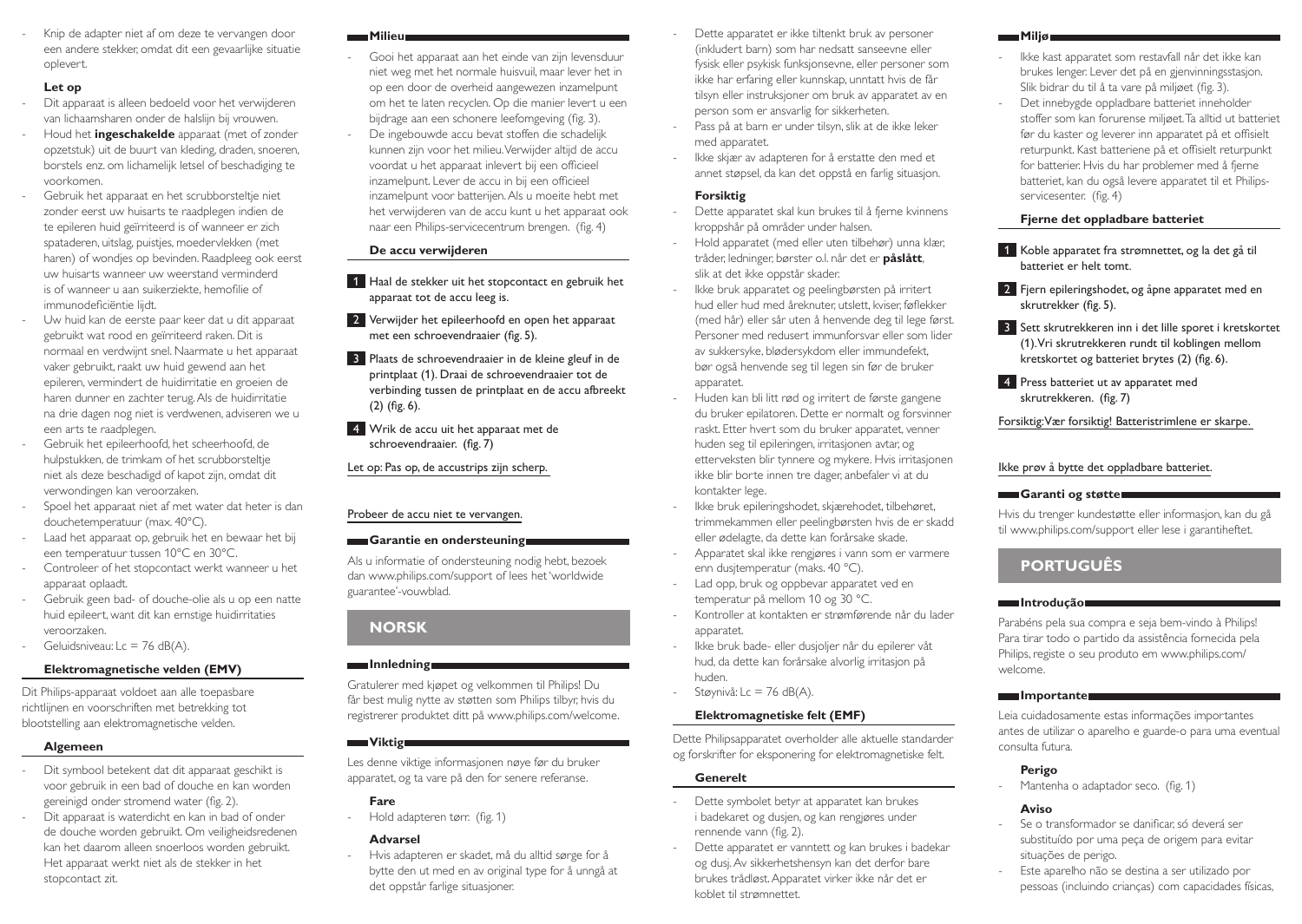sensoriais ou mentais reduzidas, ou com falta de experiência e conhecimentos, salvo se tiverem recebido supervisão ou instruções sobre o uso do aparelho por alguém responsável pela sua segurança. As crianças devem ser supervisionadas para garantir que não brincam com o aparelho.

- Não corte o transformador para o substituir por outra ficha, porque origina uma situação de perigo.

#### **Cuidado**

- Este aparelho destina-se exclusivamente à remoção de pêlos femininos em zonas abaixo da linha do pescoço.
- Para evitar danos e lesões, afaste o aparelho **em funcionamento** (com ou sem acessórios) de roupa, linhas, fios, escovas, etc.
- Não utilize o aparelho e a escova de esfoliação sobre pele irritada ou com varizes, eczemas, manchas, verrugas (com pêlos) ou feridas sem consultar primeiro o seu médico. As pessoas com imunidade reduzida ou que sofram de diabetes, hemofilia ou imunodeficiência, devem também consultar primeiro o seu médico.
- A pele pode ficar ligeiramente avermelhada e irritada nas primeiras utilizações da depiladora. Isto é absolutamente normal e desaparecerá rapidamente. À medida que for utilizando a máquina com maior frequência, a pele habitua-se à depilação, a irritação diminui e os pêlos crescem mais finos e macios. Se a irritação não desaparecer nos três dias seguintes, é aconselhável consultar um médico.
- Não utilize a cabeca depiladora, a cabeca de corte, os acessórios, o pente aparador nem a escova de esfoliação, se estes estiverem danificados ou partidos, pois isto pode provocar lesões.
- Não limpe o aparelho com água a uma temperatura superior à da água do duche (máx. 40 °C).
- Carregue, utilize e guarde o aparelho a uma temperatura entre 10 °C e 30 °C.
- Assegure-se de que a tomada tem corrente quando carrega o aparelho.
- Não utilize óleos de banho quando efectuar a depilação com a pele húmida, pois isto pode causar uma irritação grave da pele.
- Nível de ruído: Lc=76 dB(A).

#### **Campos electromagnéticos (CEM)**

Este aparelho Philips cumpre todas as normas e regulamentos aplicáveis relativos à exposição a campos electromagnéticos.

#### **Geral**

- Este símbolo significa que este aparelho é apropriado para utilização na banheira ou no chuveiro e para limpeza em água corrente (fig. 2).
- Este aparelho é à prova de água e pode ser utilizado no banho ou no chuveiro. Consequentemente, por

razões de segurança, só pode ser utilizado sem fios. O aparelho não funciona quando está ligado à alimentação.

#### **Meio ambiente**

- No final da vida útil do aparelho, não o elimine com os resíduos domésticos normais; entregue-o num ponto de recolha oficial para reciclagem. Ao fazê-lo ajuda a preservar o ambiente (fig. 3).
- A bateria recarregável incorporada contém substâncias que podem poluir o ambiente. Retire sempre a bateria antes de eliminar o aparelho e entregue-o num ponto de recolha oficial. Para eliminar a bateria, coloque-a num ponto de recolha oficial para baterias. Se tiver problemas na remoção da bateria, pode também levar o aparelho a um centro de assistência Philips. (fig. 4)

#### **Retirar a bateria recarregável**

- 1 Desligue a ficha do aparelho da alimentação e deixe-o operar até a bateria estar totalmente vazia.
- 2 Retire a cabeça de depilação e abra o aparelho com uma chave de fendas (fig. 5).
- 3 Introduza a chave de fendas na ranhura pequena na placa de circuito impresso (1). Rode a chave de fendas até a ligação entre a placa e a bateria partir (2) (fig. 6).
- 4 Retire a bateria do aparelho com a chave de fendas.  (fig. 7)

### Atenção: Tenha cuidado porque as bandas da bateria são afiadas.

#### Não tente substituir a bateria recarregável.

#### **Garantia e assistência**

Se precisar de informações ou assistência, visite www. philips.com/support ou leia o folheto da garantia mundial em separado.

# **Português do Brasil**

#### **Introdução**

Parabéns pela sua compra e bem-vindo à Philips! Para aproveitar ao máximo o suporte oferecido pela Philips, registre o produto em www.philips.com/welcome.

### **Importante**

Leia atentamente estas informações importantes antes de usar o aparelho. Guarde-as para consultas futuras.

# **Perigo**

Mantenha o adaptador seco. (fig. 1)

#### **Aviso**

- Se o adaptador estiver danificado, ele deverá ser trocado (por um modelo original) para evitar situações de risco.
- Este aparelho não deve ser usado por pessoas (inclusive crianças) com capacidades físicas, mentais ou sensoriais reduzidas ou pouca experiência e conhecimento, a menos que sejam supervisionadas ou instruídas sobre o uso do aparelho por uma pessoa responsável por sua segurança.
- Crianças devem ser supervisionadas para que elas não brinquem com o aparelho.
- Não retire o adaptador da tomada para trocá-lo por outro plugue, pois isso pode ser perigoso.

#### **Atenção**

- Este aparelho destina-se apenas à remoção de pelos do corpo da mulher em áreas abaixo do pescoço.
- Para evitar danos e ferimentos, mantenha o aparelho (com ou sem acessórios) longe de roupas, tecidos, cordas, escovas etc. enquanto ele estiver sendo **utilizado**.

- Não use o aparelho e a escova esfoliante em peles irritadas ou com varizes, arranhões, espinhas, pelos encravados, verrugas (com pelos) ou feridas sem consultar um médico. Pessoas com baixa imunidade ou que sofrem de diabetes mielitus, doença de Raynaud ou imunodeficiência devem consultar um médico antes de usar o aparelho.
- Sua pele pode ficar um pouco vermelha e irritada nas primeiras vezes em que usar o depilador. Isso é totalmente normal e desaparece rapidamente. Ao começar a depilar com mais frequência, sua pele se acostumará com a depilação, a irritação diminuirá e os pelos ficarão mais finos e macios. Caso a irritação não desapareça em até três dias, consulte um médico.
- Não use a cabeça depiladora, a cabeça de corte, os acessórios, o pente aparador ou a escova esfoliante se estiverem danificados ou quebrados, pois isso pode causar ferimentos.
- Não limpe o aparelho com água a uma temperatura superior à do chuveiro (40° C no máximo).
- Carregue, use e guarde o aparelho a uma temperatura entre 10 °C e 30 °C.
- Verifique se a tomada está alimentada antes de carregar o aparelho.
- Não use óleos de banho ao se depilar com a pele molhada, pois isso pode causar graves irritações na pele.
- Nível de ruído: Lc = 76 dB (A).

#### **Campos eletromagnéticos (EMF)**

Este aparelho Philips está em conformidade com todos os padrões aplicáveis e regulamentos relacionados à exposição a campos eletromagnéticos.

#### **Geral**

- Este símbolo significa que o aparelho é à prova d'água (fig. 2).
- Este aparelho é à prova d'água e pode ser utilizado no banho ou chuveiro. Por razões de segurança, ele só pode ser utilizado sem fio. Ele não funciona quando ligado à tomada elétrica.

#### **Meio ambiente**

- Não descarte o aparelho no lixo doméstico no final de sua vida útil. Leve-o até um posto de coleta oficial para que ele possa ser reciclado. Dessa forma, você estará ajudando a preservar o meio ambiente (fig. 3).
- A bateria integrada contém substâncias que podem poluir o meio ambiente. Sempre remova a bateria do aparelho antes de descartá-lo e levá-lo a um posto de coleta de baterias. Descarte as baterias em um posto oficial de coleta de baterias. Se você tiver dificuldade em removê-la, também poderá levar o aparelho a uma assistência técnica Philips. (fig. 4)

#### **Remoção da bateria recarregável**

- 1 Desconecte o aparelho da tomada e o deixe funcionando até que a bateria esteja totalmente vazia.
- 2 Remova a cabeça depiladora e abra o aparelho com uma chave de fenda (fig. 5).
- 3 Insira a chave de fenda no pequeno orifício na placa de circuito impresso (1). Gire a chave de fenda até separar a placa de circuito impresso da bateria (2) (fig. 6).
- 4 Retire a bateria do aparelho com a chave de fenda.  (fig. 7)

Cuidado: tenha cuidado, pois os fios de metal da bateria são afiados.

#### Não tente recolocar a bateria recarregável.

#### **Garantia e suporte**

Caso você precise obter informações ou suporte, visite o site www.philips.com/support ou leia o folheto de garantia mundial à parte.

# **Svenska**

#### **Introduktion**

Gratulerar till inköpet och välkommen till Philips! För att dra maximal nytta av den support som Philips erbjuder kan du registrera din produkt på www.philips.com/ welcome.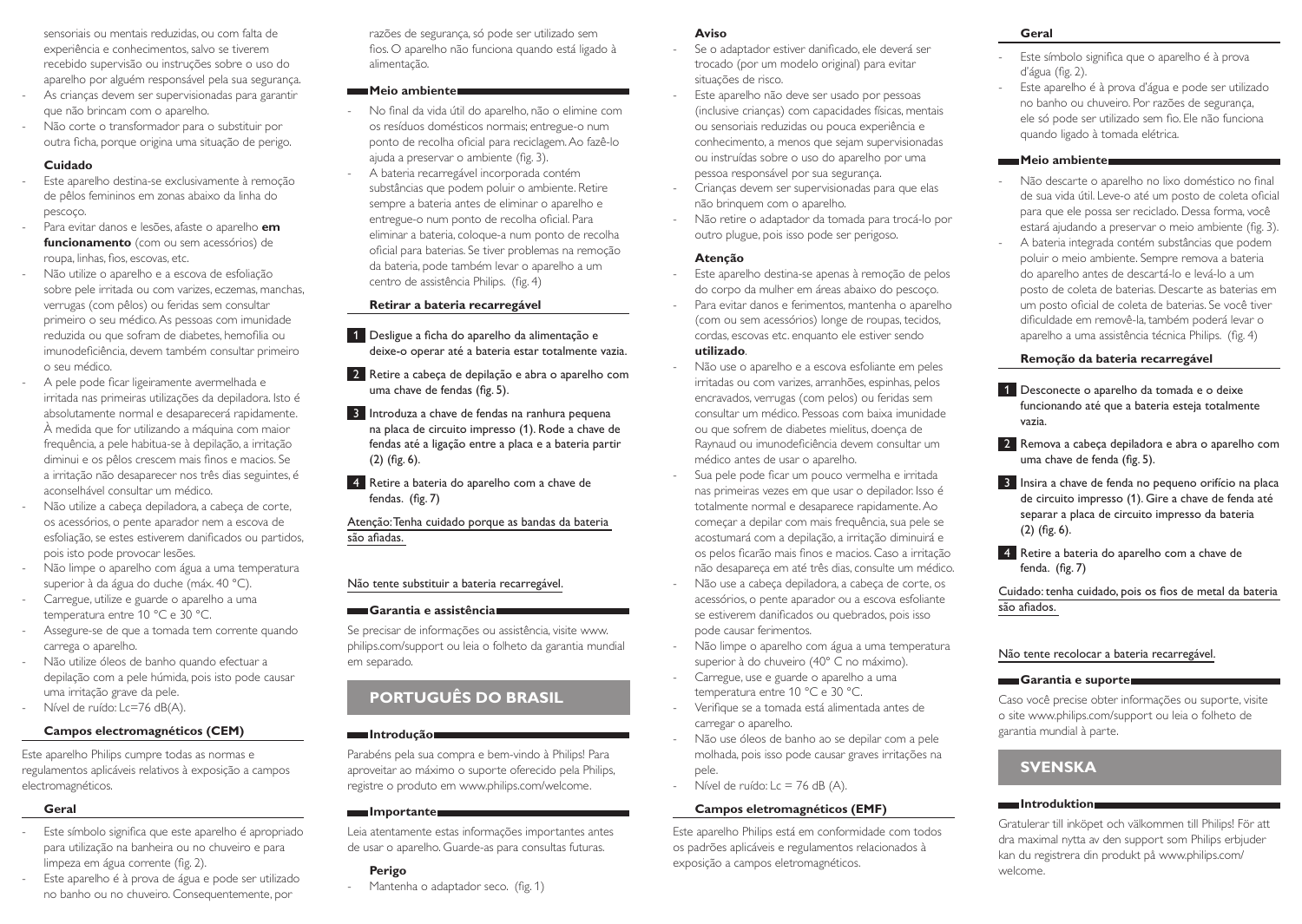#### **Viktigt**

Läs den här viktiga informationen noggrant innan du använder apparaten och spara sedan häftet för framtida bruk.

#### **Fara**

Blöt inte ned adaptern. (Bild 1)

#### **Varning**

- Om adaptern är skadad ska den alltid ersättas med en av originaltyp för att farliga situationer inte ska uppstå.
- Apparaten är inte avsedd för användning av personer (inklusive barn) med olika funktionshinder, eller av personer som inte har kunskap om hur apparaten används, om de inte övervakas eller får instruktioner angående användning av apparaten av en person som är ansvarig för deras säkerhet.
- Små barn ska övervakas så att de inte kan leka med apparaten.
- Byt inte ut adaptern mot någon annan typ av kontakt, eftersom det medför en risk.

### **Försiktighet**

- Den här apparaten endast avsedd för borttagning av kvinnors oönskade hårväxt på områden nedanför halsen.
- Undvik personskador och skador på apparaten genom att hålla den (med eller utan tillbehör) borta från hår, ögonbryn, ögonfransar, kläder, trådar, sladdar, borstar och liknande **när den är igång**.
- Använd inte apparaten och exfolieringsborsten på hud som är irriterad, har åderbråck, acne, leverfläckar (med hår) eller som är skadad utan att först tala med din läkare. Personer med nedsatt immunförsvar och personer med diabetes, blödarsjuka eller immunbristsjukdomar bör också först tala med läkare.
- Din hud kan bli lite röd och irriterad de första gångerna du använder epilatorn. Det är normalt och går snabbt över. Allt eftersom du använder epilatorn vänjer sig huden, hudirritationen minskar och återväxten blir tunnare och mjukare. Om irritationen inte går över på tre dagar rekommenderar vi dig att uppsöka läkare.
- Använd inte epileringshuvudet, rakhuvudet, tillbehören, trimkammen eller exfolieringsborsten om de är skadade eller trasiga eftersom det kan orsaka skada.
- Rengör inte apparaten i vatten som är varmare än normal duschtemperatur (max 40 °C).
- Ladda, använd och förvara apparaten i temperaturer mellan 10 och 30 °C.
- Se till att uttaget är strömförande när du laddar apparaten.
- Använd inte bad- eller duscholjor när du epilerar våt hud, eftersom det kan orsaka allvarlig hudirritation.  $\exists$  Ljudnivå: Lc = 76 dB(A).

# **Elektromagnetiska fält (EMF)**

Den här Philips-produkten uppfyller alla tillämpliga standarder och regler gällande exponering av elektromagnetiska fält.

# **Allmänt**

- Den här symbolen betyder att apparaten passar för användning i badkar eller dusch och för rengöring under rinnande vatten (Bild 2).
- Den här apparaten är vattentät och kan användas i badkaret eller duschen. Av säkerhetsskäl ska den därför endast användas sladdlöst. Apparaten fungerar inte när den är ansluten till elnätet.

# **Miljön**

- Kasta inte apparaten i hushållssoporna när den är förbrukad. Lämna in den för återvinning vid en officiell återvinningsstation, så hjälper du till att skydda miljön (Bild 3).
- Det inbyggda laddningsbara batteriet innehåller ämnen som kan förorena miljön. Ta alltid bort batteriet innan du kastar och lämnar in apparaten på ett godkänt insamlingsställe. Kassera batteriet på ett godkänt insamlingsställe för batterier. Om du har problem med att ta bort batteriet kan du kontakta ett Philips serviceombud. (Bild 4)

# **Ta ut det laddningsbara batteriet**

- 1 Koppla bort apparaten från elnätet och låt den vara på tills batteriet laddat ur helt.
- **2** Ta bort epileringshuvudet och öppna apparaten med en skruvmejsel (Bild 5).
- 3 Sätt in skruvmejseln i den lilla skåran i kretskortet (1). Vrid skruvmejseln tills anslutningen mellan kretskortet och batteriet bryts (2) (Bild 6).
- 4 Använd skruvmejseln för att ta ut batteriet ur apparaten. (Bild 7)

# Försiktighet: Var försiktig, batteriskenorna är vassa.

# Försök inte byta ut det laddningsbara batteriet.

#### **Garanti och support**

Om du behöver information eller support kan du gå till www.philips.com/support eller läsa garantibroschyren.

# **Türkçe**

### **Giriş**

Ürünümüzü satın aldığınız için teşekkür ederiz, Philips'e hoş geldiniz! Philips'in sunduğu destekten faydalanabilmek için lütfen ürününüzü şu adresten kaydedin: www.philips.com/ welcome.

### **Önemli**

Cihazı kullanmadan önce bu önemli bilgileri dikkatlice okuyun ve gelecekte başvurmak üzere saklayın.

# **Tehlike**

- Adaptörü kuru tutmaya dikkat edin. (Şek. 1)

# **Uyarı**

- Adaptör hasarlıysa, tehlikeyi önlemek için mutlaka bir başka orijinal adaptör ile değiştirildiğinden emin olun.
- Bu cihaz, güvenliklerinden sorumlu kişilerin nezareti veya talimatı olmadan, fiziksel, sinirsel ya da zihinsel becerileri gelişmemiş veya bilgi ve tecrübe açısından yetersiz kişiler tarafından (çocuklar da dahil) kullanılmamalıdır.
- Küçük çocukların cihazla oynamaları engellenmelidir.
	- Adaptörü kesip başka bir fişle değiştirmeyin, aksi takdirde cihazı kullanmak tehlikeli hale gelir.

#### **Dikkat**

- Bu cihaz sadece boyun bölgesinden aşağıdaki vücut tüylerinin alınması için tasarlanmıştır.
- Cihaz **çalışır** durumdayken (aparatlı veya aparatsız) herhangi bir kaza veya hasarı önlemek için kıyafet, fırça, kablo gibi nesnelerden uzak tutun.
- Cilt tahriş olmuşsa ya da ciltte varis, döküntü, lekeler, benler (üzeri tüylü) veya yaralar varsa, cihazı ve ovma fırçasını doktorunuza danışmadan kullanmayın. Düşük bağışıklık tepkisi, şeker hastalığı, hemofili ya da bağışıklık sistemi yetmezliği olan kişiler de öncelikle doktorlarına danışmalıdır.
- Epilatörü ilk birkaç kullanışınızda cildiniz kızarabilir ve tahriş olabilir. Bu normal bir durum olup zaman içinde hızla azalacaktır. Cihazı daha sık kullandıkça, cildiniz epilasyona alışacak, tahriş azalacak ve yeni çıkan tüyler daha ince ve yumuşak olacaktır. Eğer cildinizdeki tahriş 3 gün içerisinde geçmezse, bir doktora başvurmanızı öneririz.
- Yaralanmaya yol açabileceği için epilasyon başlığı, tıraş başlığı, aparatlar, düzeltme tarağı ve ovma fırçası hasarlı veya bozuksa kullanılmamalıdır.
- Cihazı duş suyundan daha sıcak su ile yıkamayın (maks. 40°C).
- Cihazı 10°C 30°C arası sıcaklıklarda şarj edin, kullanın ve saklayın.
- Cihazı şarj ederken prizde elektrik olduğundan emin olun.
- Islak cilde epilasyon yaparken, ciddi cilt tahrişlerine neden olabileceği için banyo ve duş yağları kullanmayın.
- Gürültü düzeyi: Lc = 76 dB(A)

# **Elektromanyetik alanlar (EMF)**

Bu Philips cihazı, elektromanyetik alanlara maruz kalmaya ilişkin geçerli tüm standartlara ve düzenlemelere uygundur.

# **Genel**

- Bu simge, bu cihazın banyoda veya duşta kullanıma ve musluk altında yıkamaya uygun olduğu anlamına gelir (Şek. 2).
- Bu cihaz su geçirmez ve banyo veya duşta kullanılabilir. Güvenlik nedeniyle, bu nedenle yalnızca kablosuz olarak kullanılabilir. Elektriğe bağlıyken cihaz çalışmaz.

# **Cevre**

- Kullanım ömrü sonunda, cihazı normal ev atıklarınızla birlikte atmayın; bunun yerine, geri dönüşüm için resmi toplama noktalara teslim edin. Böylece, çevrenin korunmasına yardımcı olursunuz (Şek. 3).
- Dahili şarj edilebilir pil, çevreyi kirletebilecek maddeler içermektedir. Cihazı atmadan ve resmi toplama noktasına teslim etmeden önce pili mutlaka çıkarın. Pili, piller için özel resmi toplama noktasına teslim edin. Pili çıkarmakta güçlük çekiyorsanız cihazı bir Philips servis merkezine götürebilirsiniz. (Şek. 4)

# **Şarj edilebilir pilin çıkarılması**

- 1 Cihazın fisini prizden çekin ve pil bitene kadar çalıştırın.
- 2 Tornavida kullanarak epilasyon başlığını çıkarın ve cihazı açın (Şek. 5).
- 3 Tornavidayı baskılı devre kartındaki küçük yuvaya sokun (1). Baskılı devre kartıyla pilin bağlantısı ayrılana kadar tornavidayı çevirin (2) (Şek. 6).
- 4 Pili tornavidayla cihazdan dışarıya doğru çekin.  (Şek. 7)

Dikkat: Pil şeritleri keskindir, dikkatli olun.

# Şarj edilebilir pili başka pille değiştirmeyin.

# **Garanti ve destek**

Bilgi veya desteğe ihtiyaç duyarsanız, lütfen www.philips.com/ support adresini ziyaret edin veya dünya çapında garanti kitapçığını okuyun.